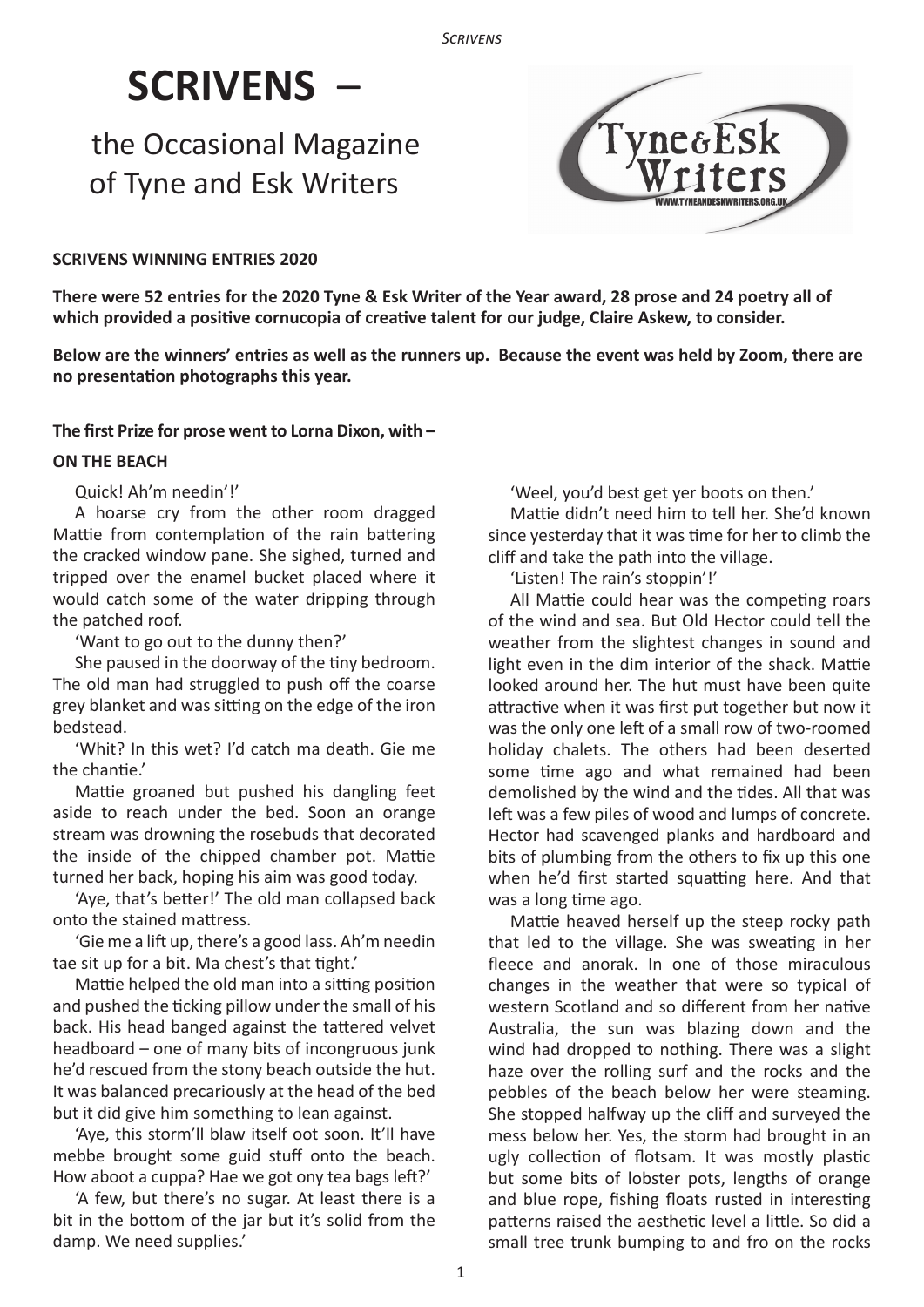that littered a stretch of gravel and sea pinks. But mainly the seashore looked as though the contents of a refuse lorry had been tipped over it.

'Matilda Mackenzie, why do you stay here?'

It was a question that she'd asked herself several times before. During her wanderings in Scotland she'd come upon this beach by chance. The junk strewn over it had intrigued her and given her the idea that she could use it. Her inspiration for solid sculpture had been running out and she'd begun toying with using recycled materials. And here there were plenty – spread over the boulders of the inhospitable shore. It was while she was picking up some interesting driftwood that a shout from an old man had made her realise she wasn't alone. He was standing at the doorway of a derelict-looking hut and shaking his fist at her

'Get aff that! It's mines!'

When Mattie looked again at the pile of wood she had realised the haphazard heap did seem to have a purpose. That had been a fortuitous moment. The old man and rootless artist had made a bargain. They had agreed that Hector would let her stay in his hut and make her artworks. He was finding it increasingly difficult to make the long trek to the village so she would go once a week to visit the post office for money and buy food and fuel. For Mattie, living like this would make her dwindling funds last out. She suspected Hector had money, but if he did, she'd never found out where he kept it. So far he'd expected her to buy the bread and tins of food, the candles and paraffin for the stove, out of her own cash. Much of Hector's past life was still a mystery to Mattie but tales of his own wanderings around the world had created a link between them and they had become surprisingly close. But now Hector was ill. How long could this go on? He probably needed proper medical treatment and somewhere decent to live.

These thoughts were still bothering Mattie as she trudged back from the shop. The cliff path was slippery after the rain and parts of it had been damaged. The heavy rucksack was making it difficult for her to keep her balance and the daylight was beginning to go. As she struggled up to the highest point on the path she was looking forward to catching sight of the shack on the beach that, for now at least, she called home. She reached the top and stopped in confusion. Where the path should start its long zig-zig down to the shore was a great raw gash in the cliff face. And where was the hut? It had vanished! Mattie headed inland across the fields to avoid the crumbling landslip. She stumbled over ruts and boulders and plunged through mud. She had a vague memory of a farm somewhere inland and beyond the huts. Perhaps she could reach it and raise the alarm. She was aware of cows staring at her and sheep running away bleating as she bounded her way in panic across the grass and thistles and thrust through clumps of gorse ignoring the stabbing thorns. The ground ahead started to fall away downhill and soon she was plunging into a dip and tripping over ruts made by a tractor. She paused for breath. Was it the track leading down to the beach? She remembered exploring it once but it had led her away from the village towards the farm so after that she'd always taken the cliff path. She could hear the sea growling below her. Perhaps if she followed it down she could find out what had happened to the hut.

What seemed like hours later she found herself among the boulders on the beach. The sun was setting in a lurid glow. She could see the broken down fencing that marked what had once been the garden of the last hut in the row. Beyond it was a dark mass of loose rock and shale. As she stumbled nearer she could just make out the side of Hector's hut but the roof and doorway were hidden by debris from the rock slide.

"Hector!" she called. She raised her fist to bang on the wall but stopped. What if she caused the rock to move? But she had to get in there and find out if Hector was alive. A faint noise gave her hope. She moved warily along the wall looking for a way in. Then she remembered that when she'd first arrived Hector had been patching a hole in the wall on this side. He'd been using some very rotten-looking hardboard. If she could find out where it was….. A few minutes of gentle prodding and she felt it. It was soft and spongy. Could she make a big enough hole to climb through? All the time she was aware that any movement might cause the debris to slide or the walls to cave in. The roof was creaking ominously but she carried on gently widening the gap she had made until it was big enough to get through.

'Wha's that?' The glow of a paraffin lamp, a feeble croak and the noise of shuffling feet greeted her. A vision wrapped in a long overcoat, several scarves and a blanket over its head appeared.

'Out, out!' Mattie stifled her urge to scream and it came out as a whisper. She grabbed the lamp from him and pushed him through the hole in the wall.

'Ma mattress. Ah need ma mattress!'

Mattie hesitated, surprised at his quick thinking. Certainly if they were going to spend the night in the open it was a good idea for an old sick man to have something to lie on. But was there time? She made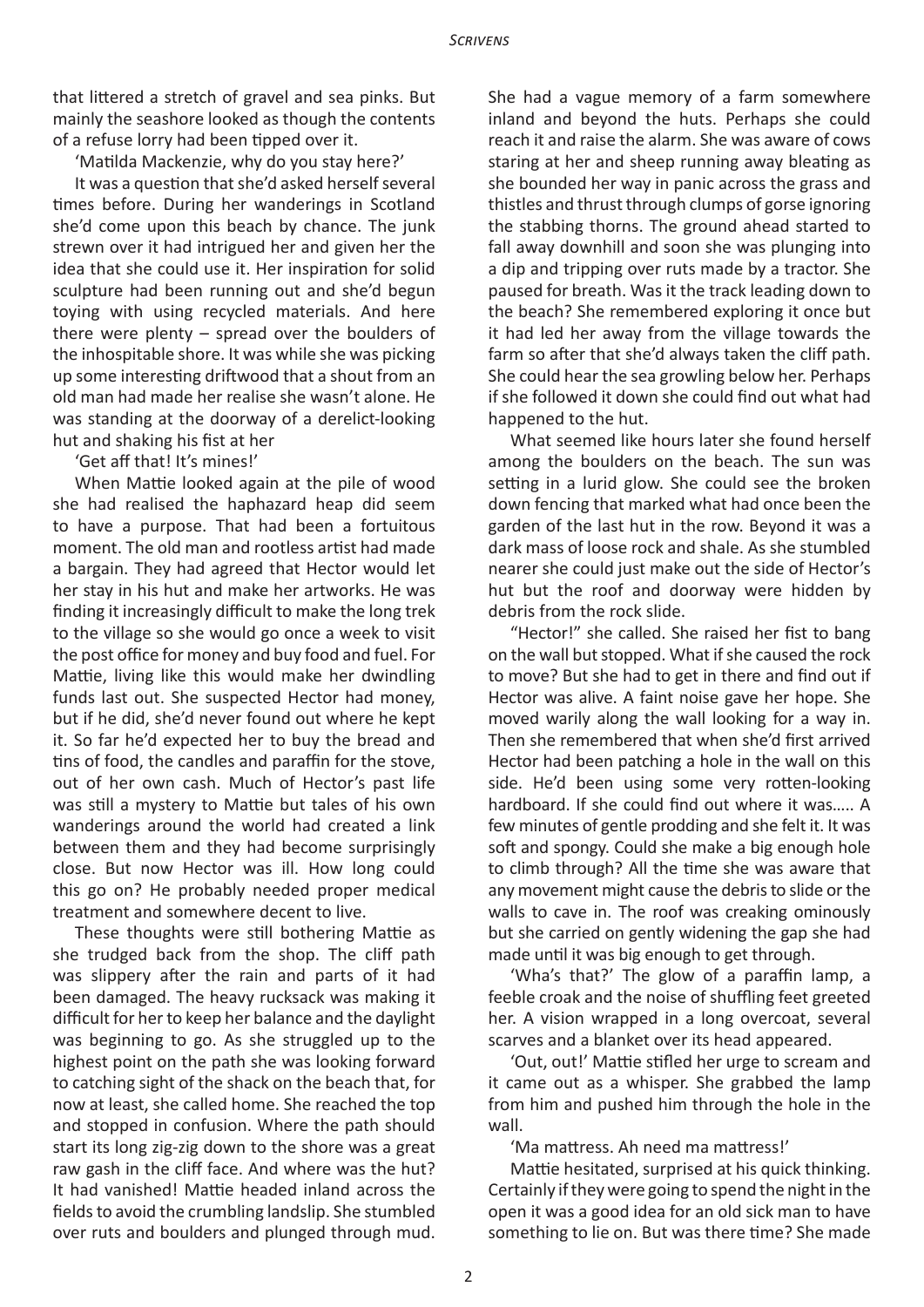her way cautiously towards his bedside, setting the lamp on the crate that served as a bedside table. Her own sleeping mat and bag were rolled up in the corner of the other room but she could see that part of the hut had been damaged by the rock fall. She couldn't risk fetching them out. A loud creak made her start. She grabbed the mattress off the bed and thrust it through the hole widening it even further. A wrenching, tearing sound signalled imminent danger. She dived through the gap herself and turned to watch in horror as the roof collapsed. A tongue of flame leaped into the night as she dragged Hector and his precious mattress out of the range of the imploding building.

'Aye, a grand bonfire, that!'

Hector is stretched out on his mattress, propped up on one elbow. Mattie sits on a rock near the sea's edge and admires the reflection of the burning shack in the now glassy water. Showers of sparks shoot up into the darkening sky matching the pinpoints of stars. The surf ripples gently and soothes them in a lullaby of rattling pebbles.

'All your worldly goods, Hector, gone up in smoke. All the sculptures that were going to make my fortune being consumed in a glorious inferno. It's a work of art in itself.'

'Aye, weel. Mebbe it was time for a change.'

'You know, in the South Pacific they have a phrase for people like us. If you're a non-native who is homeless and destitute and sleeping rough they say you are "on the beach."

'Aye but we're no, lass. No yet!'

'What do you mean?'

'We may be homeless and on this beach but we're no destitute. ……..'

A bout of coughing interrupted the old man. Mattie waited for him to catch his breath.

Hector gave her a big toothless grin and banged on the bottom of his mattress. It gave a dull clang. He sat up straight and in loud voice addressed the night and whatever creatures might be lurking there.

 'I, Hector Mackenzie, right noo of nae fixed abode, but o' sound mind, and sound siller, tak' ye, Mattie Mackenzie, as ma next o' kin - so whit's mines, yours. It's time tae find another beach. Tak' me tae Tahiti!

**The poetry first place was taken by Stella Hervey Birrell with –**

#### **I AM RADICAL SELF CARE**

Fed by

dwindling hours

dawdling over seasons

one to three snoozing waking

cat curled in the curve

of my leg. No devil

could make work for me.

Cast off,

I make these

hours of self-enforced solitude

into daisy chains of survival.

I am a falling,

an indulgent person of privilege:

I'll never make anything of myself.

I am not contemplating

a point in the middle distance.

I am holding the broken

pieces of myself together

so that later I can

feed wash read

climb stairs make fortune tellers play with paper aeroplanes tie it all up with string.

Salving the anxious paralysis

of 'I cannot do this anymore – '

not 'being kind to myself.'

Enduring.

The only way I can be here now,

is to promise myself a tomorrow of

cat in curve of leg –

season 2, episode 5. Season 2, episode 6.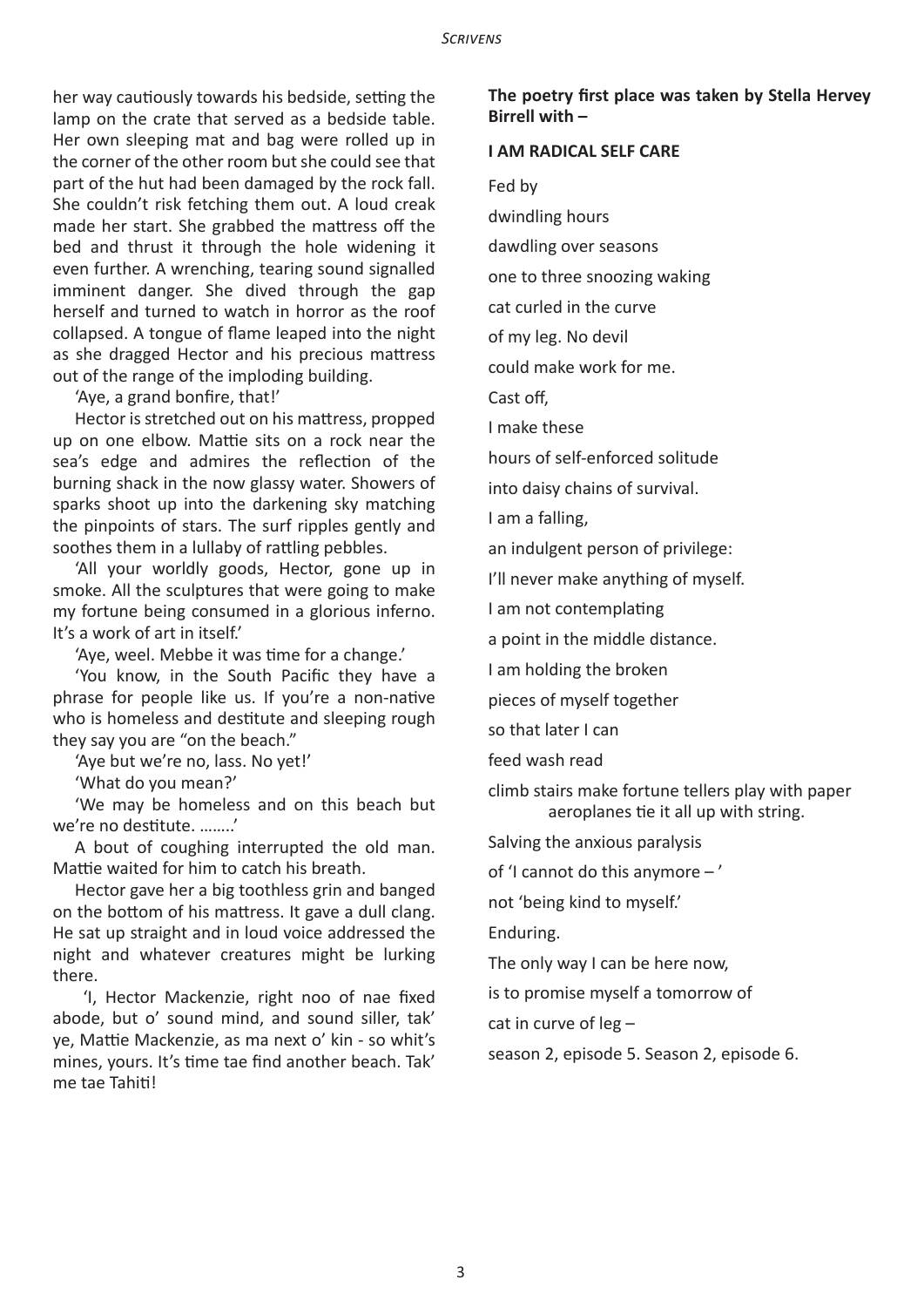# **Second prose place was for George Cunningham's story –**

### **THE BATTLE O' THE BUNNET**

'Keep yer hat on,' said the auld wife, sotto voce like. 'It's no' a hat, it's a bunnet.'

'It's a hat: keep it on.'

'Naw.'

'Dae as I tell ye,' her voice now more voce than sotto.

'For why?

'I've good mind to skelp yer lug.'

'Listen hen, if you skelp ma lug I'll skelp yours back twice as hard.'

'Folk dinnae want tae see yer scabby heid while they're at their tea.'

'It's no that scabby; its mair scratched.'

'It's scabby. Keep yer hat ON.'

'Naw. I need it to dicht ma tea. Ony road – it's a bunnet.'

'You'll no' be dichting any tea in here, my man, in the Co-operative tea rooms. Have ye no manners?' Others turned and looked.

Her husband deliberately and carefully decanted tea from the Co-operative Association's china cup into his saucer, wafted his hat over it and delicately raised it to his lips.

'Slurp. That's better I've had a drouth on me aw through the service.' And with that he replaced his bunnet.

'Yer a heathen,' declared the auld wife, a note of disgust in her voice. 'I dinnae ken why I married you.'

'Aye ye do,' smiled her husband. 'Ye were up the duff.'

'By you, ye dirty bugger. Ma faither was goin' tae kill ye if we didnae get married quick.'

'Aye, only after he'd killed you.'

A banging from the top table cut through their conversation.

'For Airchie McGuire,' said the minister, 'a moment for personal reflection.'

'Get yer hat aff,' whispered the auld wife.

'You've just telt me tae pit it on. An its a BUNNET.'

'Will ye dae as yer telt? It's a mark of respect for Airchie.'

'Did we no dae respect in the kirk?'

'Aye, this is mair respect,' said the auld wife grabbing at her husband's hat.

A short silence fell across the room followed quickly by waitresses placing plates of sandwiches on the tables. 'There's scrambled egg and cress, salmon – it's tinned I'm afraid – cucumber and some with meat paste. Sorry aboot that but we're still experiencing war-time austerity,' said the waitress, 'Mair tea?'

As the husband stretched out to help himself, the auld wife smacked his hand. 'Manners,' she said, picking up tongs to serve him. 'One of each and dinnae eat them as if you'd never seen food before.'

They're afa' small,' said her husband as he peeled back the bread from the neat triangle containing meat paste. 'This looks like shite,' he said putting the bread back together and pushing it to the edge of his plate before picking up the cucumber. 'Whit did the lassie say this was?'

'Cucumber.'

'It tastes like shite and aw'.' And again it was pushed to the side of the plate.

'Watch your tongue,' snapped the auld wife, 'here's the minister coming.'

'He's got a face like a smacked arse,' observed her husband.

'It's high blood pressure,' whispered his wife.

'Aye frae chasin' aw the young mothers. I ken, I've heard the stories.'

The auld wife kicked her husband hard under the table.

'Aw Minister that was a lovely service. Airchie would have enjoyed it.'

'Thank you,' smiled the minister piously, 'but Airchie is in a better place and enjoying the love of our saviour and drinking the wine of contentment.'

'Bless you Minister,' said the auld wife. 'Ye aye ken whit tae say.'

'Are you enjoying your tea?'

'Oh aye, the Co-op tearooms aye dae a good purvey,' replied the auld wife quickly and glared at her husband daring him to utter a word.

'Airchie will be really happy, then,' said the husband smiling. 'If there's wine that is. Airchie aye enjoyed a drink. Preferred whisky to wine mind . . .' But his observations were interrupted as his wife's foot again dug into his shin.

'I dinnae ken whit yer daein wi yer fit,' said the husband, 'but that's ma artificial leg. The other half is still at Anzio.' And he laughed loudly.

Whether the sandwiches tasted like shite or looked like it had suddenly become of no consequence to the husband who had proceeded to clear the plate even eyeing up an adjoining table where the occupants had failed to make inroads into their sandwiches.

'Don't you dare,' said the auld wife observing his eyes and reading his mind.

'They'll go tae waste.'

'No they'll no, the staff will eat them.'

'The staff didnae ken Airchie. This is for his pals.' The husband sat back in his chair and burped loudly.

'Yer a pig,' observed the auld wife.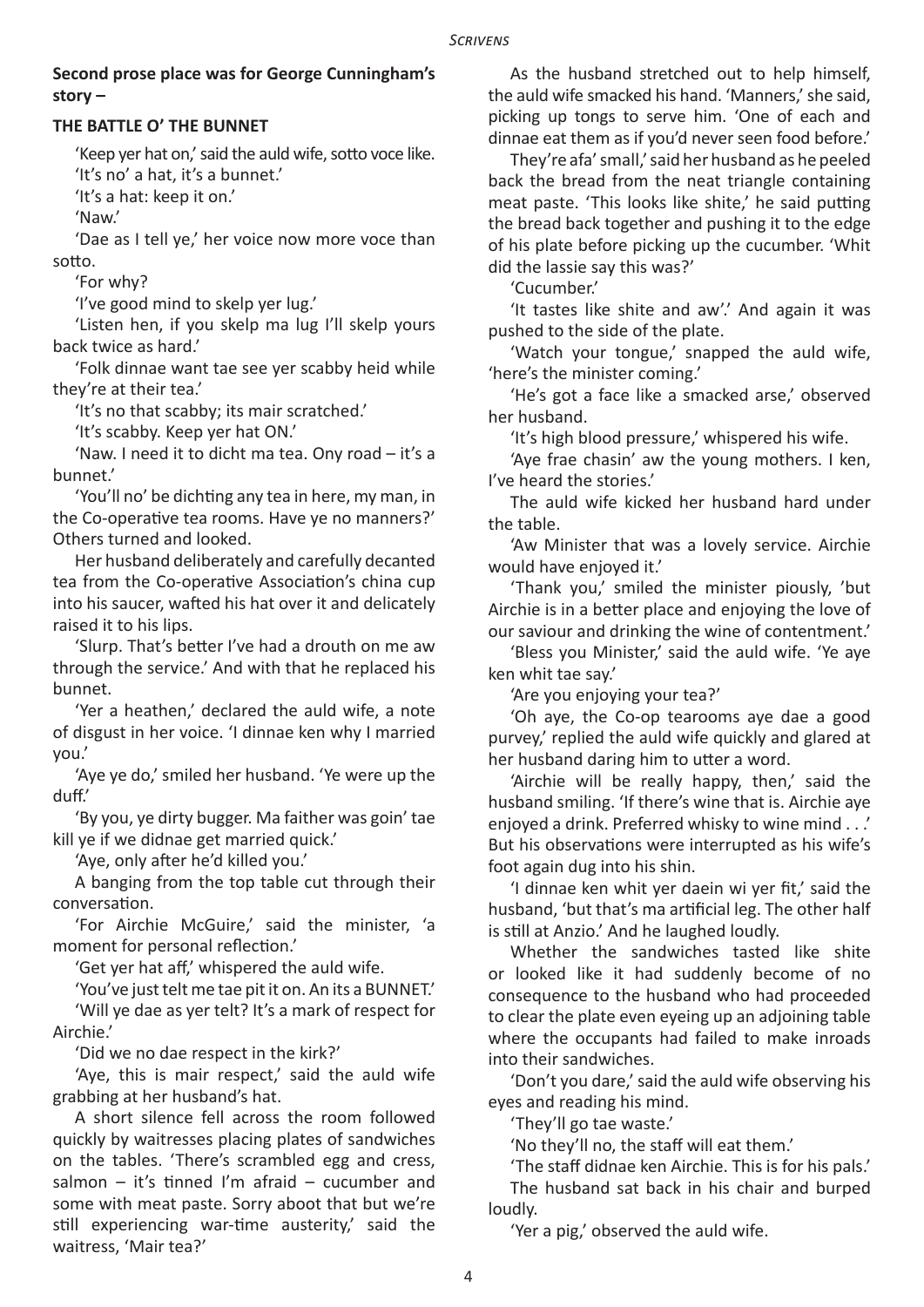'Aye I probably am,' replied the husband contentedly.

'If ye were a child I'd tan yer backside.'

'Oh goody,' said the husband, 'it's a long time since I've had any fun doon there . . .'

'Stop that filth,' cried the wife, suddenly conscious that people were looking round.

'Filth, that's all ye have between your ears. Now we're goin' home so keep yer hat ON!'

**The second place for poetry went to Mary Johnston –** 

#### **TULIPS**

That morning

| in the Supermarket              |  |                |  |  |
|---------------------------------|--|----------------|--|--|
| fen she bocht them -            |  | when bought    |  |  |
| they steed up stracht           |  | stood straight |  |  |
| held in aboot wi elastic bands; |  |                |  |  |
| she loused them -               |  |                |  |  |
| steed them in a joog o waater   |  |                |  |  |
| afore the windae -              |  |                |  |  |
| sun shinin doon on them:        |  |                |  |  |

| ilky een opened up -              | every one        |  |  |  |
|-----------------------------------|------------------|--|--|--|
| raxed oot tae the licht -         | reached          |  |  |  |
| flaffin an fluchtit -             | flapping excited |  |  |  |
| I sweer ye cud hear them shoutin, |                  |  |  |  |

"We're free! We're free!"

| Later, a neebour cried in by,       | paid a visit |     |
|-------------------------------------|--------------|-----|
| shook her heid an tutted -          |              |     |
| Fit wye did ye nae tak a preen      | why          | pin |
| an brob them jist ablo the heid -   | prick        |     |
| stops them flaaffin aboot           |              |     |
| an they'll bide stannin up stracht. | stav         |     |

That's right! Know their Place!

#### **And taking the 3rd prose place was Billy Graham –**

#### **GRAINS OF TRUTH**

"Haven't seen you here before."

 "No. I don't get down here much. Too busy." Ian thought it sounded too much like an apology.

 The old man nodded. "You young folk are all the same now, Lemming people, rushing through the world as if there was no tomorrow." He sighed, and took a step towards the waters edge. "It has to be an instant world for everyone now. Instant credit- instant food, and mammies with not enough time to cook a meal as they are too busy watching cookery programmes on the telly. In fact." the old man chuckled, "sometimes I don't know whether I'm watching TV or a microwave!"

 Ian smiled. It was the first time he had done so since wee Sarah went into hospital. "Do you watch much on the box?" he asked. "That's if you're retired, I mean," he added hesitantly, afraid he may have offended the man.

 The old grey head shook. "Retired from the telly maybe, but not from life. There is always something to live for. You're never too old- or young to see what's round the next corner."

 Ian thought of his daughter again and how right the old man was. He bent down and picked up a shell or two. "For my wee girl," he smiled, "she's in hospital. This might help to cheer her up."

 "Och, I don't suppose the Council will have them counted. I'm sure your wee one will be all right.

 Ian smiled back. "You'll have seen a good many changes in your time, I expect, and not all for the better?" determined to take his mind away from the image of his daughter lying in hospital.

 "Folk mainly." The old man stared out to sea. "Folk change, the Good Lord's world doesn't. It doesn't matter when you hear folk say, 'in the real world' as if they were not to blame for the mess we are in. We've all helped to make it this way." The old man's eyes twinkled. But you have to laugh just the same."

Ian looked bewildered. "What do you mean?"

 "Well, the price o' things! You nearly need a credit card to buy a fish supper. And they charge like the Light Brigade for a cup of tea."

 Ian laughed, already feeling much better. He wondered if he would be as philosophical when he was this old man's age- thirty or so years from now. What further changes would there be by then?

 "But they have made a lot of scientific discoveries. They say that people will live longer," Ian said hopefully, his mind returning to his daughter.

 "Oh aye, that they have. Folk will probably live longer- that doesn't necessarily mean happier- or better. Some folk don't look after themselves, so, maybe in years to come they'll take even less care of themselves. Maybe even think they can go into a place like a store and buy replacement parts over the counter! Can you just see that?" the old man's eyes twinkled and he began to mimic. "Can I have a medium size kidney, please?"

 "Is it for yourself sir?" "Yes."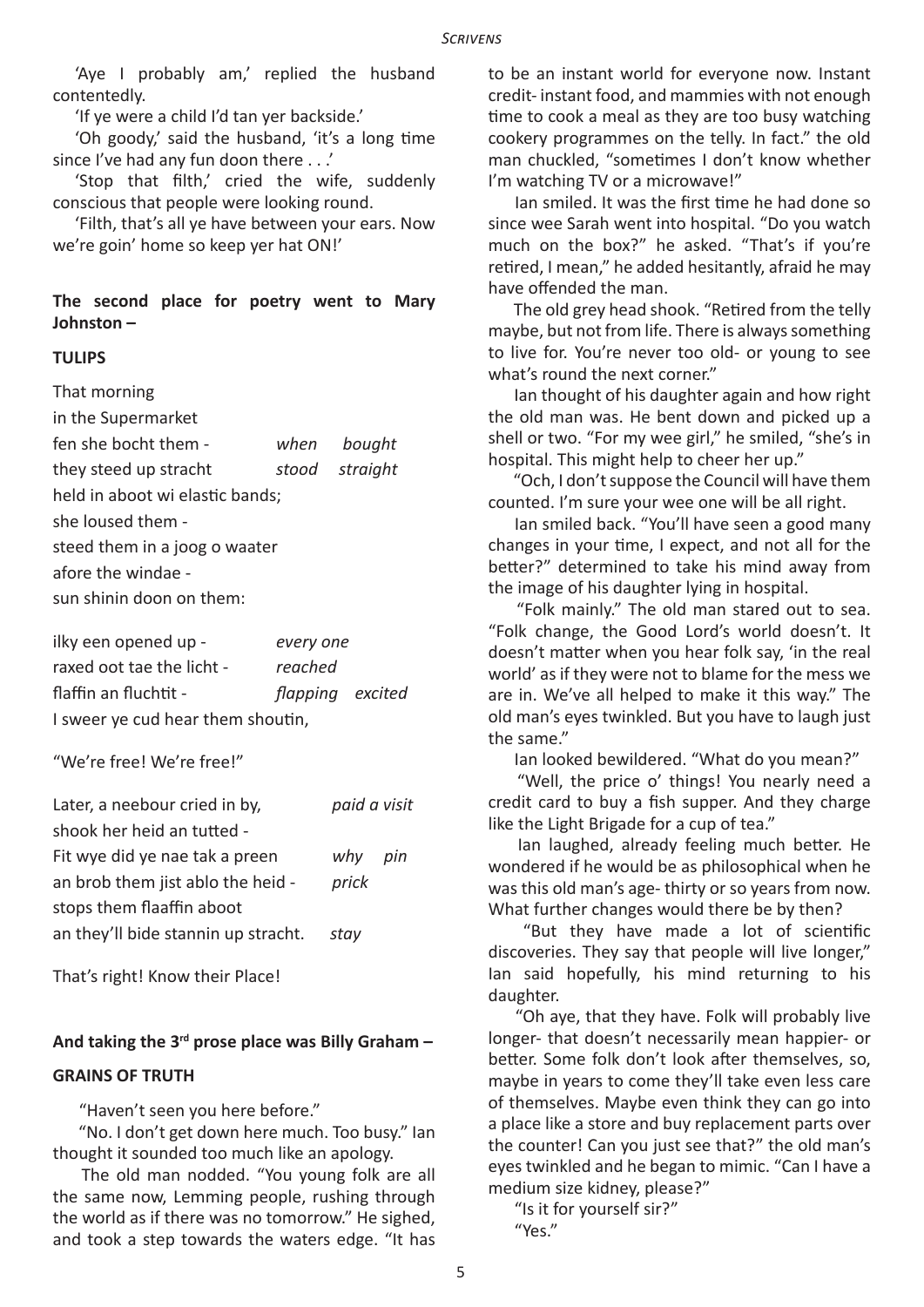### **Mike Davenport took a 3rd place in poetry with the following verses –**

#### **JAPANESE GARDEN**

On an arched bridge, we cannot see

the other side at the start of our journey.

Connecting to an island, a curved bridge

and its reflection form an eye.

Matsuo, knowing the protocols of stones

and water, forages in the Ochil Hills.

In a stream, leaves whirl round stones

placed with appropriate etiquette.

At the lake's edge, rocks, with patience,

bear the wind and beat of the waves.

Verandas for moon-watching. Stone lanterns.

Beauty in a blossom's transience.

Matsuo rakes sand to patterns

of rippling water round a stone.

Dry garden: waterfall, stream and sea,

without a single drop of water

Matsuo meditates on grief, never

far from the lake's surface.

*Shinzaburo Matsuo, who had lost his entire family in an earthquake, was gardener from 1925 till his death in 1937.*

#### **Julia Graves story gained a Highly Commended –**

#### **A DIFFICULT DAUGHTER**

'You're a blimmin' awkward shape.' Mum said.

 My new white tights were in a fankle: all twisted and wrong. I've got my father's legs. We're late and alone in the cloakroom. The pink slippers aren't made for the wider foot, and the scratchy tutu pinches my middle (I'm not fat just broad).

Mum looked me over. 'You'll have to do.' No time to wish me luck or scrape my unruly red hair into a neat bun, I'm pushed out into the waiting class. I expected more, but Miss Sylvia's dance studio had all the glamour of a white-paint Baptist hall. But how pretty! How similar! How alien the other girls look. Only I'm the alien.

 'Chop, chop, new girl.' Miss Sylvia is bony and mean.

 Her woolly hat is the colour of innards and as bumpy as a warty toad. Had she forgotten to take it off? Or was she bald? I never found out.

 'We haven't got all day,' she told me because I'm still dawdling.

 At the barre, the other girls greet me with cattlelike suspicion.

'Not there, new girl,' Miss Sylvia instructs. 'Between Sharon and Bernadette.'

 Sharon was the girl that every other girl wants to be and Bernadette was the girl you never wanted as an enemy. As I take my place, Bernadette can't help rolling her big blue eyes. Even with my back to her, I knew she's doing it. Miss Sylvia claps sharply. Tucked away in a far corner, the grumpy, phlegm-chested pianist stubbed out his cigarette. He thumps out what passed for a tune.

 'Point,' barked Miss Sylvia. 'Point. Point. New girl, new girl, copy Sharon. And jeté. Lovely, Sharon.'

I wanted to be put out my misery.

 'And third position. Stop looking at the new girl. And jeté. Stop that giggling, Bernadette. First position. First! First! New girl, new girl, you're a graceful swan not a stompy hippo.'

Standing up straight, pointing my toes or lifting a straight leg were not hard to master – not when I could already ride a bike with no hands – they just seemed stupid and boring. I hated ballet. Five minutes in, and I really hated ballet.

 The class finally ended and Miss Sylvia gives us a little clap. Most of us have worked very hard, Sharon got a special mention, of course, but on their dainty, weightless feet everyone ran back to the changing room - their heads held high and their flat chests puffed. Everyone but me.

 'You're rubbish,' said Bernadette as she mimicked my heavy-hoofed dance moves. The other girls giggle. I try to ignore them. I try to get out of my grubby, torn tights.

 I find Mum in the dance studio talking with Miss Sylvia. 'I think she's beyond hope,' Miss Sylvia was telling Mum. I watched the ballet teacher take two pound notes from her purse, she handed them to Mum. We wouldn't be back, and I should have been happy.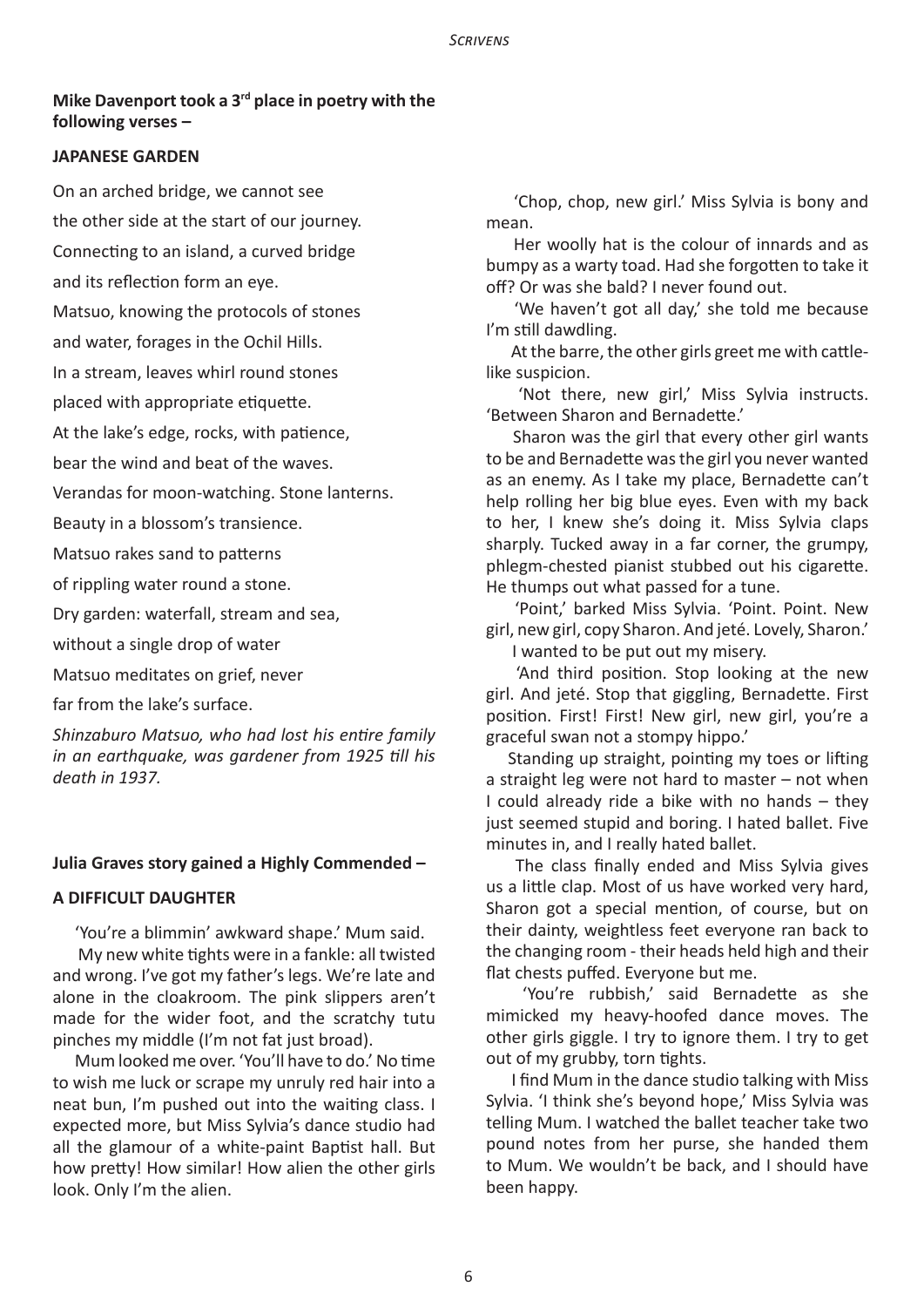#### **And from Jock Stein – a Highly Commended poem –**

#### **LISTEN TO THE WIND**

*'Round and round goes the wind . . .' Ecclesiastes 1:6*

We've gone this dismal way before.

The flu that swept across the world

snuffed out the cries of millions weakened

by that war to end all wars.

The minds and knees that crushed George Floyd,

Sheku Bayoh, revolving queues

of roughed up coloured folk belong

to fellow humans, not to droids.

Our eyes are weary with TV,

our lungs are choked with news that blows

us gossip, breezy jokes, the latest

bit of data. Zapper, please.

So comes that red band needle blight,

honey fungus, ash dieback,

sudden death for ancient oaks,

and people say their last good nights.

Listen to the wind. You know

its breath, its songs of something older,

something wise; it says enough,

Preacher, as it goes.

# **A Highly Commended was awarded to Moira Cormack for her story –**

#### **LEAVING**

Her hands shook. Her eyes, in their effort to flee, were blind. The objects in the house blurred. She had time. She knew it but her heart didn't. She was breaking a pact: betraying everyone's expectations of where she belonged, cracking open her own understanding of her place in the world.

What to take?

She moved in slow motion from room to room, a witness to her body's traverse, while inside she felt as if she was racing.

What to take?

The small voice beside, which had been chattering endlessly, penetrated her thoughts.

'Lucy pinched me this morning, Mummy. I don't want to go back to school.'

'Hmm, there, there.'

Engaging with the child felt enormous, impossible and also like a life line. She bent down and drew the child into an embrace: too firm an embrace, too hard an embrace.

'Stop it, Mummy! That hurts.'

And the child burst into angry tears. Wailing. The wailing was the exact sound she wanted to make but was unable to as it was buried so deep. The noise flipped a nerve inside her.

'Be quiet!' She thought she said, but her voice resonated in her ears, so she knew she'd shouted. The wailing intensified with her name Mummy interjected through it. Every nerve in her body was electrified. Above all else she wanted the noise to stop. She pressed her hands to her temples in an effort to steady herself. Deserting the child and the contents of the room she walked out of it.

She went back into the bedroom. Her jewelry was gone. Her clothes were gone. His hung forlorn on his side of the wardrobe like a man with one leg about to fall over. The room was unbalanced. She felt her absence as blame. 'I'm not to blame,' she told herself, 'he is.' It made it easier for her to leave. Although she knew that he'd wield the blame word when he found her gone. A clock ticked on the side of the bed. A lone item, on a previously cluttered, bedside table.

It was time to go.

The child had stopped wailing. The car was loaded. There was nothing else to take.

She took the child by the hand, spoke gently to her, managing the effort to sound, and be more herself, her reassuring, patient self.

She locked the front door, weighed the key in her hand before posting it through the letterbox.

'Come on,' she said, 'let's stop at a service station and I'll buy you something new. It's an adventure.

She didn't look back as she drove away.